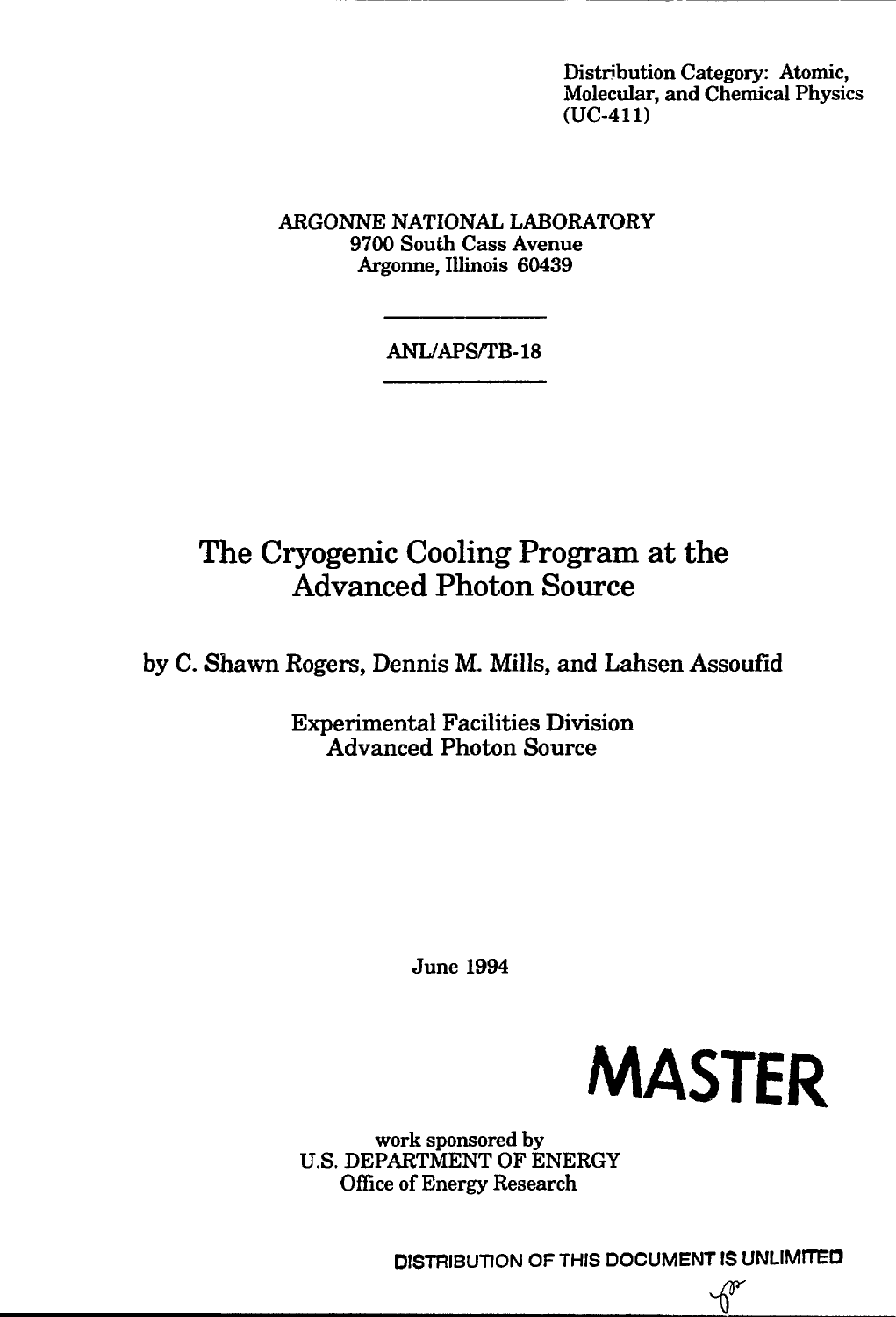## The Cryogenic Cooling Program at the Advanced Photon Source

C. Shawn Rogers, Dennis M. Mills, and Lahsen Assoufid

Advanced Photon Source Argonne National Laboratory 9700 South Cass Avenue Argonne, IL 60439

#### **Abstract**

This paper describes the experimental and analytical program in cryogenic cooling of high-heat-load optics at the Advanced Photon Source. A prototype liquid nitrogen pumping system has been procured. This pump provides a variable flow rate of 1 to 10 gpm of pressurized liquid nitrogen and is sized to handle up to 5 kW of optic heat load. Also, a high-vacuum, double-crystal monochromator testing tank has been fabricated. This system will be used to test cryogenic crystals at existing synchrotron sources. A finite element analysis has been performed for a cryogenically cooled Si crystal in the inclined geometry for Undulator A at 100 mA. The inclination angle was 80°. It was set to diffract from the <111> planes at the first harmonic energy of 4.2 keV. The maximum slope error in the diffraction plane was calculated to be about 1 µrad with a peak temperature of 94 K. An analysis has also been performed for a cryogenicallycooled "thin" crystal oriented in the Bragg geometry which accepts 87% of the 1st harmonic photons at 3.866 keV. The total absorbed power was 131 W at 100 mA current and the peak temperature was 124 K.

#### **1. Introduction**

The combined requirement of an x-ray optical component to be simultaneously capable of withstanding extraordinarily high heat fluxes while maintaining minimal distortions makes x-ray optics designs for third-generation synchrotron sources one of the most challenging aspects of the development of such sources. We at the APS have mounted an aggressive R&D program to find solutions to this critical problem. Much of our initial effort went into the development of a liquid gallium cooling system because we saw this as an effective and relatively straightforward step to go beyond the cooling capabilities of water with only minor changes in the design of crystals and manifolds. A final, very important, reason for pursuing the liquid gallium cooling approach was that we had developed at the APS the technology to design and build effective systems for pumping liquid gallium. However, we are also aware that even with the larger thermal conductivity of liquid gallium, there is a limit to the amount that the temperature gradients, and hence strain, can be reduced. This limit is imposed by the physical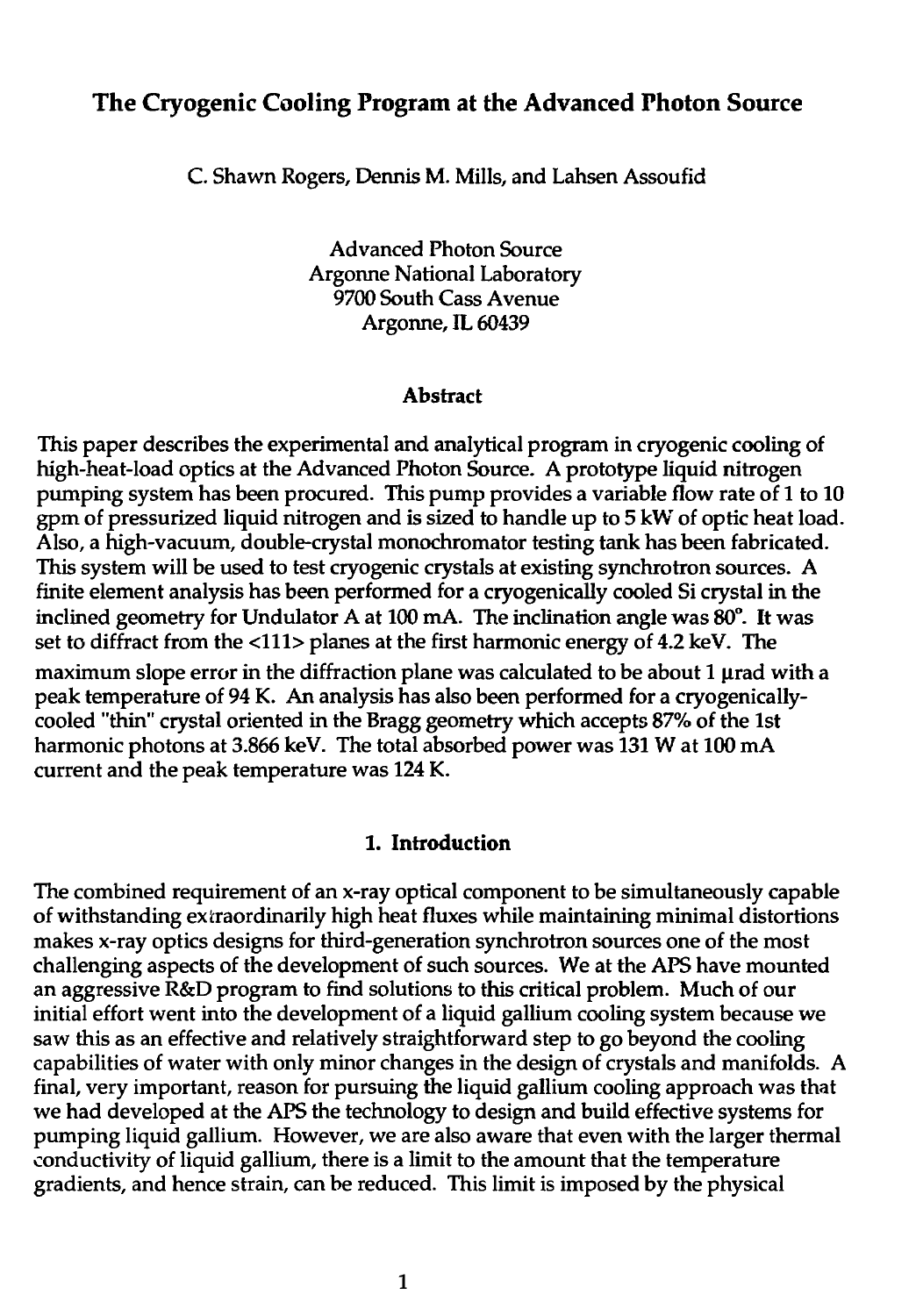properties of the optic material itself. The thermal resistances to heat flow from the crystal to the fluid are: (1) conduction resistance through the silicon and (2) convection resistance through the solid-fluid interface, or boundary layer. The ratio of these resistances is called the Biot number, *Bi,*

$$
Bi=ht/k,
$$

where *h* is the heat transfer coefficient of the fluid, *t* is the thermal path length in the component from the heat source to the coolant, and *k* is the thermal conductivity of the component. Once a Biot number of approximately 1 has been attained, a region of diminishing returns is reached, because, even for large increases in the heat transfer coefficient, minimal reductions in the peak temperature will be achieved. Therefore, if the performance of the optical component when the Biot number is greater than 1 is not acceptable, alternative approaches other than increasing *h* must be considered. For xray optical components, two approaches are currently being explored: changing the material of the components (from silicon, the most commonly used monochromating crystal, to diamond, for example), or modifying the properties of the existing material (silicon) through a change in operating temperature. Fortunately, the temperature dependence of the thermal conductivity and coefficient of thermal expansion of silicon both change in favorable directions as the operation temperature is reduced from room temperature (see Fig. 1). It is these properties that are the basis for interest in cryogenic optical components for third-generation synchrotron radiation sources.

The concept of using silicon at cryogenic temperatures for high-heat-flux optical components is not a new one. Bilderback first pointed out the potential for cryogenically cooled synchrotron radiation optical components in 1986 [1]. However, the use of silicon at low temperatures had been considered for high power laser mirrors in the seventies [2]. Recently, a considerable effort has also been put into the development of a liquid nitrogen cooling system for third-generation synchrotron sources, particularly by the European Synchrotron Radiation Source (ESRF) staff, but also by other groups. (The details of some of these efforts can be found in references 3- 8.)

The APS cryogenic program began in earnest over a year ago when we developed a set of specifications and solicited bids for the development of a closed (primary) loop liquid nitrogen system for cooling high-heat-load optics. Because of the complexity of a cryogenically cooled optical system, our approach was to develop this technology in parallel with the liquid gallium system because we were concerned about potential difficulties in the development of the hardware, both cryogenically compatible monochromators and crystals, required to put the cryogenically cooled crystal concept into operation. During the liquid nitrogen pump design and fabrication period, we have been developing a test monochromator compatible with operation at liquid nitrogen temperatures and have been performing thermal analyses, both analytical and finite element, on crystals of various shapes and with different heat exchanger designs. The liquid nitrogen pump has now been delivered, and we have begun testing the pump and integrating it with the monochromator and crystals for further evaluation at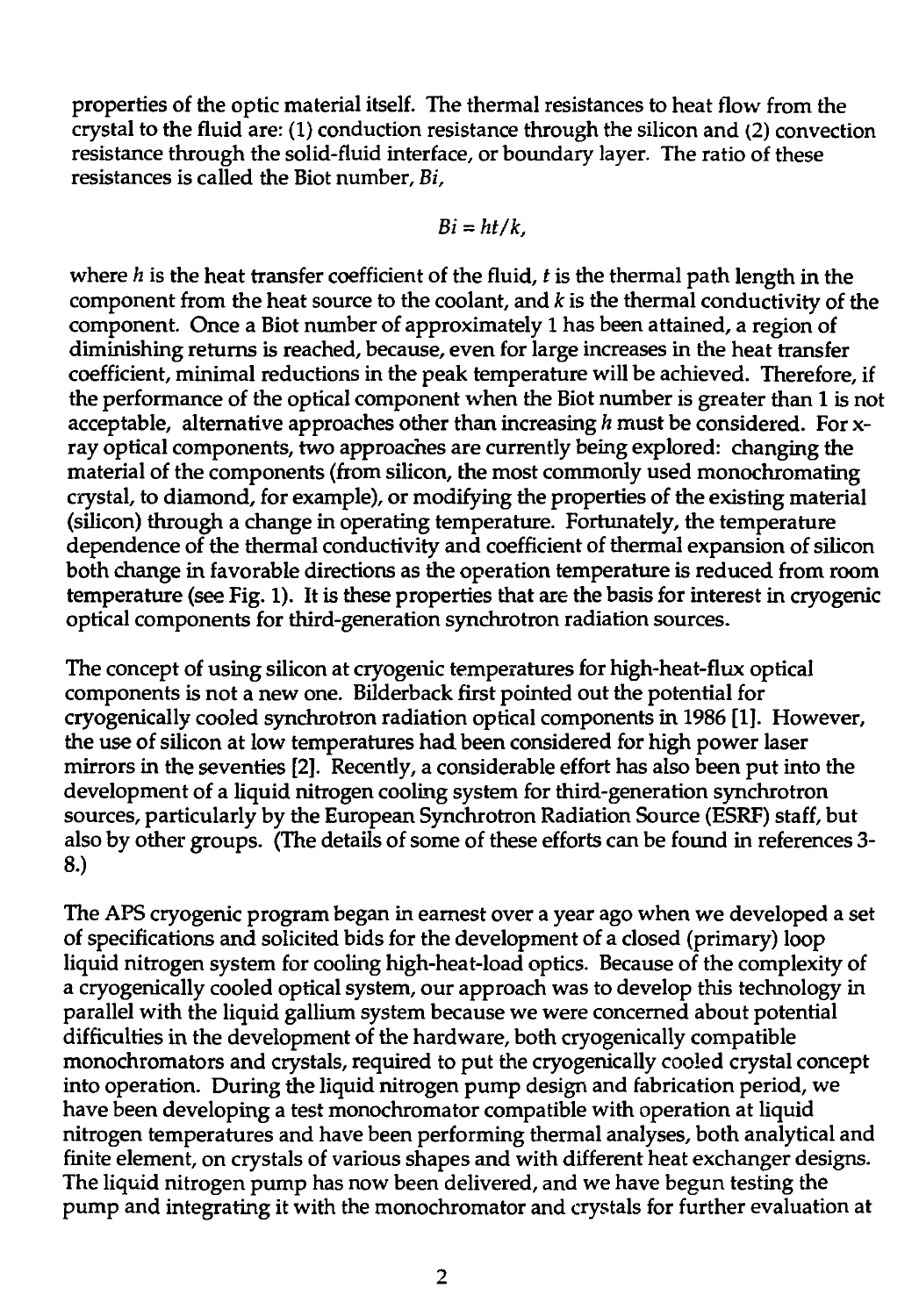existing synchrotron sources. This report chronicles the progress of that activity until the present (spring of 1994).

## **2. The Pros and Cons of Liquid-Nitrogen-Cooled Optical Components**

As mentioned above, the primary motivation for operating x-ray optical components at cryogenic temperatures is the simultaneous reduction, in fact, a zero crossing at 125 K, of the coefficient of thermal expansion,  $\alpha$ , and increase in thermal conductivity,  $k$ , for silicon. The combination of these two effects provides an increase of a factor of 50 in the so-called thermal figure of merit (FOM) in silicon at 100 K as compared to silicon at 300 K and in fact is comparable to the FOM of room temperature diamond, another potential crystal material for use in high-heat-flux x-ray beams (see Table 1).

Table 1. Figure of Merit for Silicon and Diamond at Room Temperature and at Cryogenic Temperatures. Data taken from Thermophysical Properties of Matter [9].

| <b>Material</b>      | Temp. (K)        | $k$ (W/cm K)      | $\alpha$ (10 <sup>-6</sup> K <sup>-1</sup> ) | FOM $(k/\alpha)$ |
|----------------------|------------------|-------------------|----------------------------------------------|------------------|
| <b>Silicon</b>       | $\overline{300}$ | 1.4               | $\overline{2.6}$                             | 0.53             |
| <b>Silicon</b>       | $\overline{100}$ | $\overline{13.4}$ | $-0.5$                                       | 26.8             |
| Diamond,<br>type I   | $\overline{300}$ | 9.0               | $\overline{1.0}$                             | 9.0              |
| Diamond,<br>type I   | $\overline{100}$ | 30.1              | 0.05                                         | 602              |
| Diamond,<br>type IIa | 300              | $\overline{23.1}$ | $\overline{1.0}$                             | 23.1             |
| Diamond,<br>type IIa | $\overline{100}$ | 100               | 0.05                                         | 2000             |

Along with the positive aspect of improved physical properties of silicon at cryogenic temperatures, there are some negative aspects that must be evaluated. Potential users of liquid nitrogen systems should be aware of both aspects, and so we list several difficulties that will have to be overcome in order to make this approach viable.

Ignoring for the moment the plumbing and monochromator compatibility issues associated with cryogenically cooled crystals, the primary difficulty with the use of liquid nitrogen systems is the poor heat transfer properties of liquid nitrogen as compared with water or liquid gallium. One of the challenges that must be overcome with liquid nitrogen is the low value of its critical heat flux (CHF) as compared with other coolant fluids, which limits the amount of heat per unit area that can be extracted from the component by the coolant. The critical heat flux is defined as the value of the heat flux at which the cooling fluid is vaporized instantly upon contact with the wall, producing between the wall and the coolant a thin vapor film with poor heat transfer properties resulting in burnout, i.e., physical damage or even melting, of the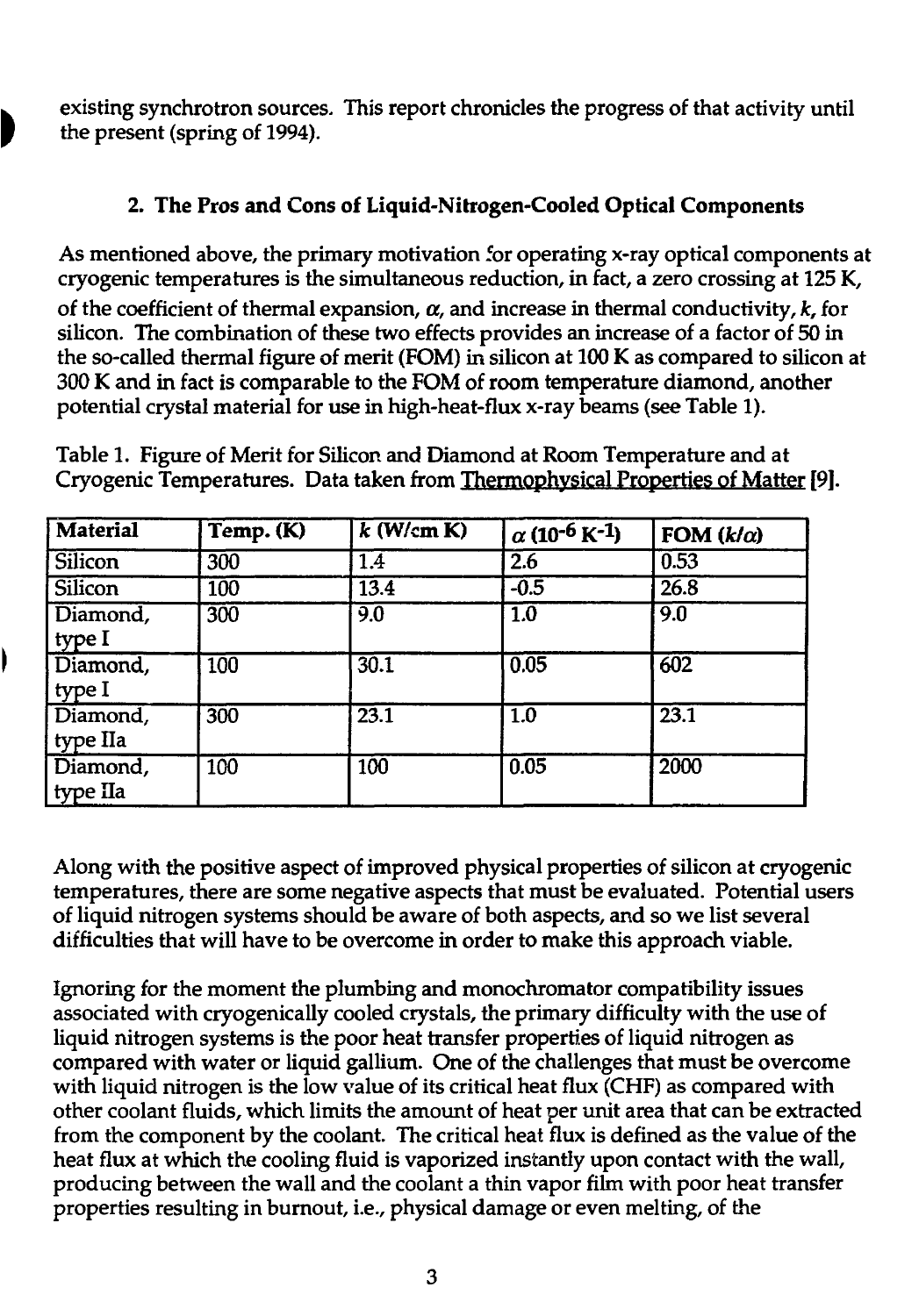component. Therefore, in order to avoid "burnout" in the optical component, two principles must be adhered to: (1) minimize the amount of heat absorbed in the optical component, and/or (2) incorporate large surface areas for removal of the heat loads that are deposited in the component. Due to the high thermal conductivity of cryogenic silicon, the nitrogen coolant may be placed further from the diffraction surface allowing the heat to diffuse through a larger volume, thereby, decreasing the heat flux at the solid-fluid interface. Liquid nitrogen has a critical heat flux (CHF) value in the range of only several tens of W/cm<sup>2</sup> , depending on the details of the heat exchanger. In a recent report by Usui et al., a measured value of 20 W/cm<sup>2</sup> was reported [8]. This should be compared to water with typical CHF values of 200-500 W/cm<sup>2</sup> . It should be noted the CHF is a function of many parameters, including the amount of subcooling, pressure, flow rate, geometry, and surface conditions. Hence the design of heat exchangers for the APS-compatible optics will require careful consideration due to the high power and power densities expected from APS undulator beams. Several approaches have been considered to reduce the total absorbed power in the component including the use of a mirror in front of the cryogenically-cooled optic to act as a power filter. This approach has been examined for the APS Undulator A by Yun et al. [10]. Also, using slits to permit only the central cone of the undulator radiation to impinge on the cryogenic crystal has been investigated. Another approach is to use thin crystals, a concept that has been considered by a number of researchers and looks to.be promising [11,12,13]. Also, use of the inclined crystal geometry can provide an additional spreading of the beam by an order of magnitude, further reducing the impinging heat flux [14].

Another important consideration when using liquid nitrogen as a coolant is the pressure in the system. The liquid phase of nitrogen has a narrow temperature range at atmospheric pressure and a specific heat approximately half that of water. Consequently, the total amount of heat that the liquid nitrogen can transport before boiling occurs is limited when compared to water. To increase the temperature range over which the coolant is in the fluid state, the system can be pressurized. For example, with a flow rate of 2 gpm, a coolant pressure of 3 atm, and beam power of 1 kW, the average fluid temperature rise is about 5 K. The saturation temperature at 3 atm is 85 K, therefore, the bulk of the nitrogen should remain single phase. Because the properties of liquid nitrogen depend strongly on pressure, the pressure drop through the coolant channels must be carefully considered. This high coolant pressure (relative to water) has the potential to distort the optical component if the component is not carefully designed. Fortunately, faceplate thicknesses can be considerably larger for cryogenically cooled silicon as compared to water or gallium cooling, due to the improved thermal conductivity of silicon at cryogenic temperatures and, therefore, the higher pressure should not be a problem. Another approach is to have the high pressure coolant contained in a separate loop, i.e., not running through the component but cooling the silicon optics by contact to this loop. This technique alleviates the pressure-induced distortion in the optic but can result in a large thermal contact resistance and, consequently, a large temperature rise if the optical component and coolant loop are not in intimate contact.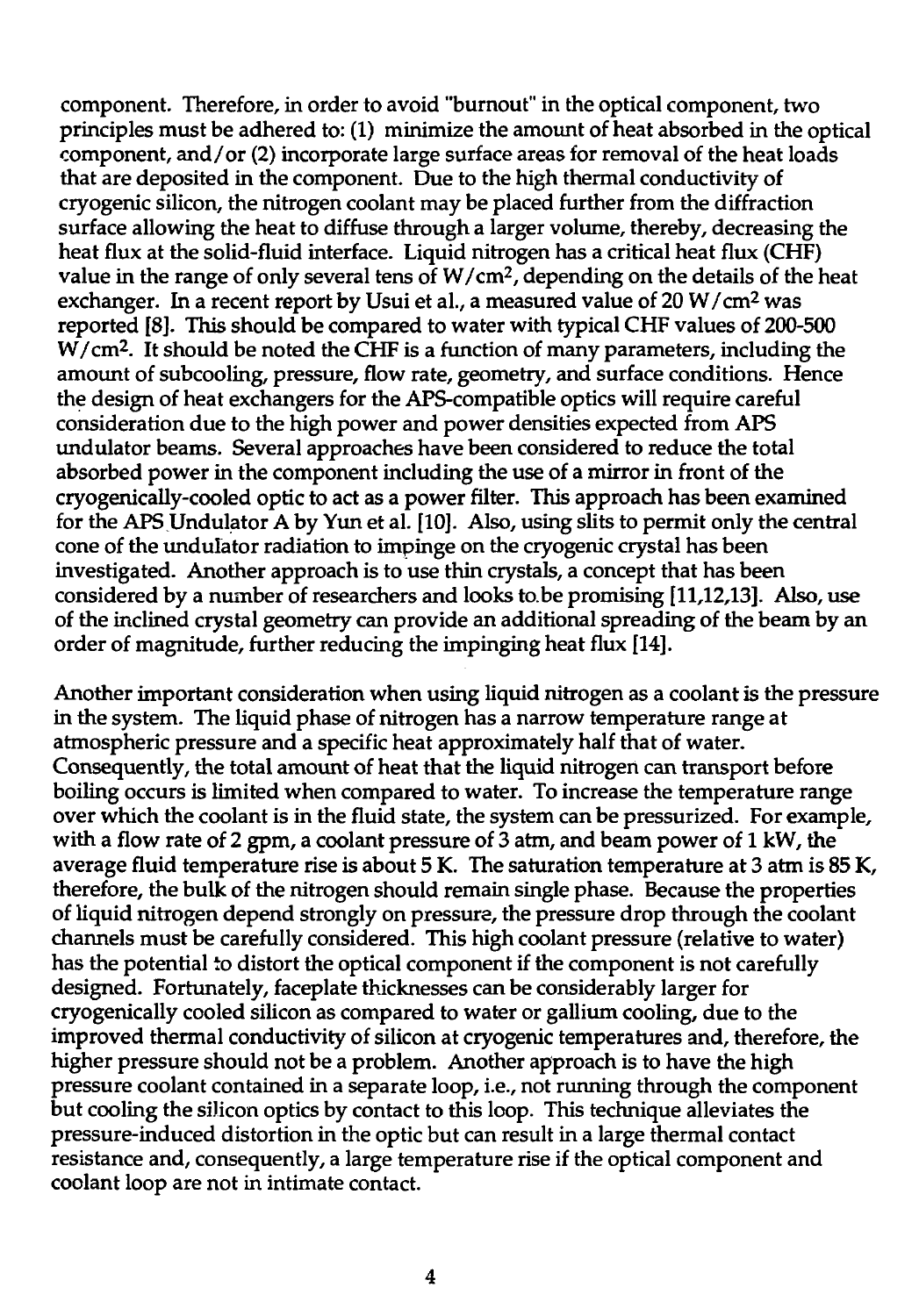Finally, although not necessarily in the "con" list but definitely in the nuisance category, is the fact that the lattice spacing, *d,* of the first and second crystals will be different if the second crystal is not cooled to the same temperature as the first. The fractional length change,  $\Delta d/d$ , of silicon upon cooling from 293 K to 100 K is -0.024% (-2.4 x 10<sup>-</sup>  $4$ ) [9]. For a given x-ray energy, this change in length (or d-spacing) corresponds to a change in the Bragg angle given by:

$$
\Delta\Theta = -(\Delta d/d) \tan(\Theta).
$$

If the first crystal of a double-crystal monochromator is at cryogenic temperature and the second crystal is at room temperature, the twice diffracted beam will no longer be parallel to the incident beam, but will deviate from parallelism by twice  $\Delta\Theta$ , hence, the beam will walk (vertically) as a function of energy. Figure 2 shows the vertical beam motion as a function of Bragg angle, *0,* at 10 meters from the monochromator. This walk can be corrected, in principle, by changing the separation of the two crystals in a prescribed way as the Bragg angle is changed.

### 3. **The APS Liquid Nitrogen Pumping System**

The Optics Group of the Experimental Facilities Division at the Advanced Photon Source has procured a liquid nitrogen pumping system for use in an R&D program to study the feasibility of cryogenically cooled high-heat-load optics. For a complete description of the pumping system refer to Ref. 15. The pumping system has been designed to provide a variable flow rate of pressurized liquid nitrogen. A flow schematic for the system is shown in Fig. 3. The system consists of a vertical dewar with a submerged rotary-vane pump. The dewar is enclosed within a vacuuminsulated heat exchanger. The pump speed is controlled by a variable-speed DC motor, which is coupled to the pump shaft through the top flange of the dewar.

Liquid nitrogen in the closed primary loop leaves the high side of the pump and passes through a coil in the heat exchanger tank removing any heat the pump added to ensure maximum cooling on exit from the system. It then flows through a turbine flow meter and out through a flexible line to the inlet of a double block and bleed valve box. The valve box is connected to the monochromator vacuum chamber and allows the flow to be bypassed so the monochromator is accessible while the pump continues to run. This device allows for quick crystal changes and safe access to the monochromator interior. After passing through the crystal, the nitrogen flows back through another flexible vacuum-jacketed line to the pump heat exchanger. The optic heat load is removed by boiling of atmospheric liquid nitrogen in the shell, or open-loop, side and the cooled optic-loop nitrogen is returned to the suction side of the pump well. The optic-loop liquid nitrogen inventory remains constant. The nitrogen level in the shell side of the heat exchanger is maintained automatically by an external storage dewar. The heat exchanger consumes approximately 0.1 gallons per minute per kilowatt of optic heat

5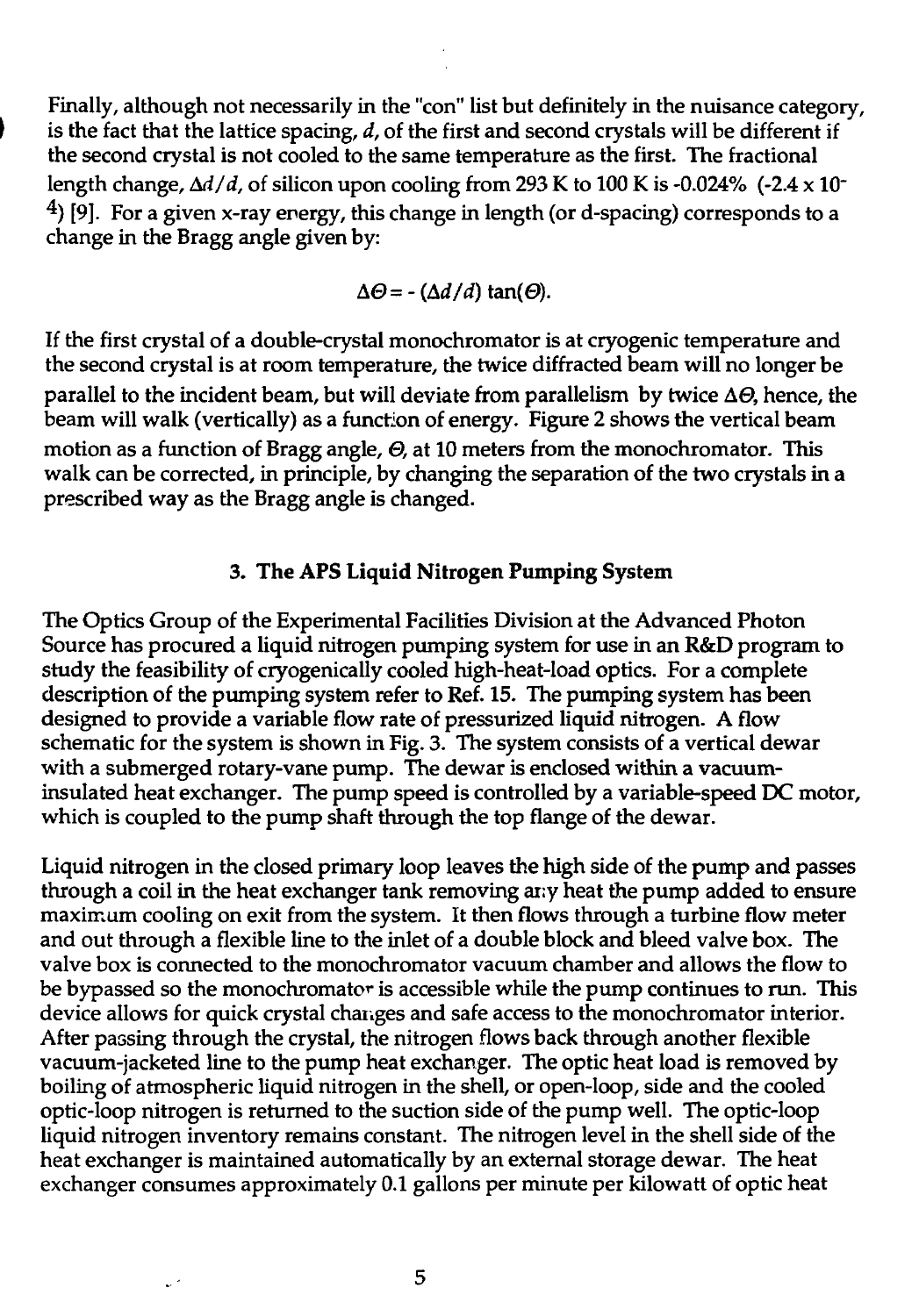load. The system pressure is controlled by applying a helium pressure over the suction side of the pump. The primary design parameters are:

- Variable flow rate up to 10 gallons per minute
- Variable system pressure from 0 to 150 psig
- Maximum optic heat load of 5 kilowatts

The performance of the pumping system has been measured and is depicted in Fig. 4. This figure shows the pressure drop across the pump as a function of volume flow rate. Two cases are shown. The first case is for the flow short circuited through the bypass valve, and the second case is for flow into the monochromator and passing through a 9 hole crystal shown in Fig. 5. The hole diameter is 0.125", and the path length is about 2.4". It is shown that the pressure drop increases exponentially with the volume flow rate or, equivalently, the fluid velocity. This is expected for turbulent flow. For flow through the bypass, the pressure drop is about  $18$  psi at  $10$  gpm. The rate of headpressure increase for flow through the crystal is significantly greater. The peak flow rate attainable was about 4.5 gpm at 30 psi differential pressure. The flow rate is limited because the present motor being used to drive the pump is too small to provide the increased torque at higher speeds. Most of the pressure drop inside the monochromator is due to the 1/2" flexible stainless-steel transfer lines. For the present tests, there were approximately 100" of transfer line inside the monochromator. The pressure drop can be significantly reduced by increasing the diameter of hose and decreasing the length. The hose diameter will be increased to 3/4" for future tests. If additional pumping power is still required, a larger motor can be easily fitted to the system.

# **4. Thermal Analysis of Cryogenically Cooled Crystals for the APS**

The design considerations for cryogenic monochromator crystals are significantly different than for room-temperature crystals. The two main differences are that the thermal conductivity of silicon is about an order of magnitude larger at cryogenic temperatures, and the transport properties of liquid nitrogen are far worse than those for either water or liquid gallium. The resistances to heat flow from the crystal to the fluid are conduction resistance through the silicon and convection resistance through the solid-fluid interface, or boundary layer. For room-temperature crystals, the conduction resistance usually dominates. Therefore, it is often desirable to minimize the thermal path length in order to decrease the magnitude of the thermal gradients. However, the situation is reversed in the cryogenic case. The cooling channels can be placed further from the diffraction surface due to the higher thermal conductivity and smaller heat transfer coefficient. Locating the cooling fluid further from the diffraction surface has the added benefit that the heat diffuses throughout the crystal, thereby, reducing the thermal flux at the cooling channel interface and the likelihood of boiling.

Two general classes of crystals are often considered for cryogenic use: thin and thick. Thin crystals are designed so that only a small portion of the x-ray power is absorbed.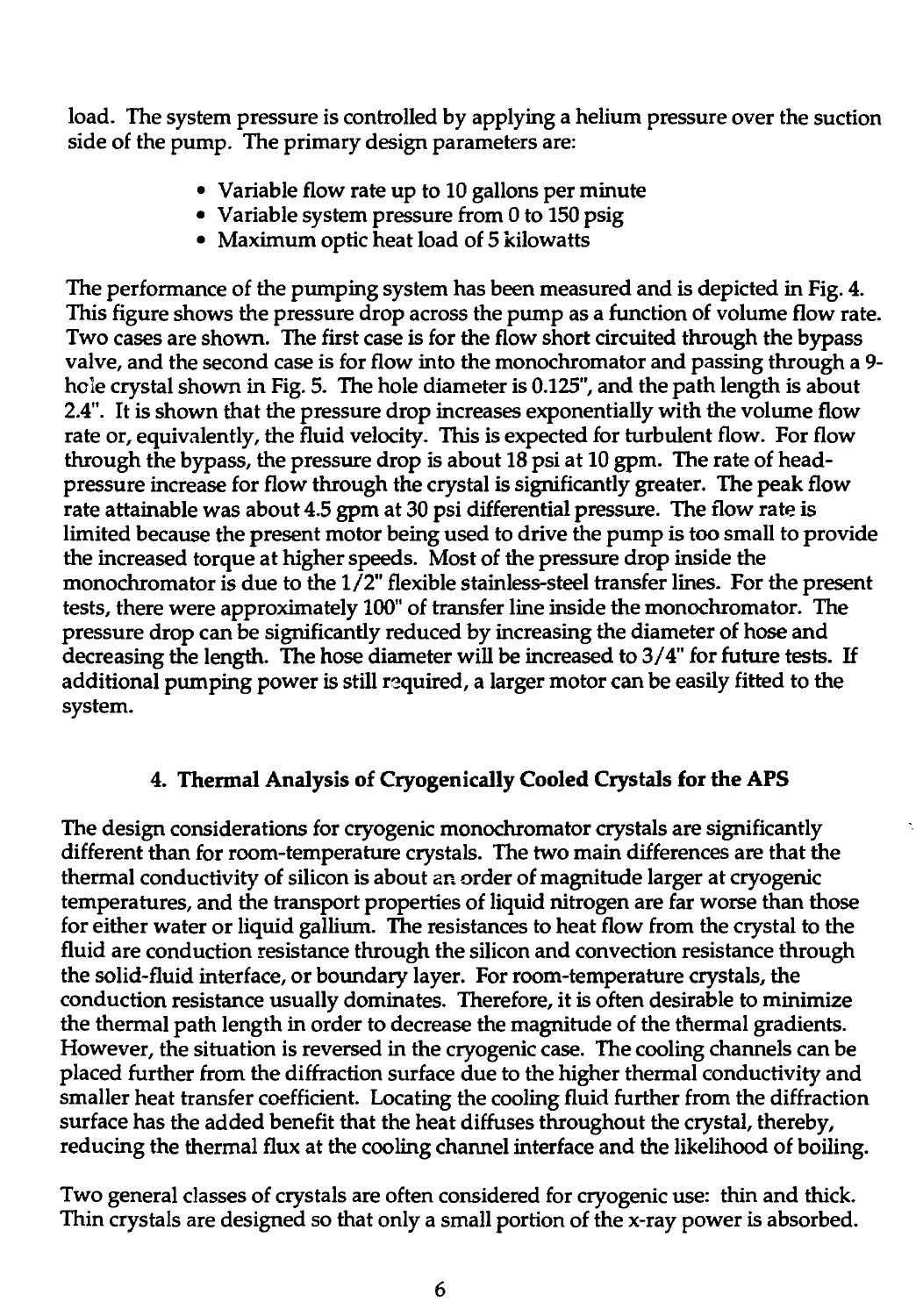The absorption coefficient is a function of the x-ray energy, and, accordingly, the power is deposited into some finite depth. Much of the hard x-ray energy passes completely through the silicon. Roughly speaking, thin crystals are usually  $\lt 1$  mm thick. Thick crystals, > lmm thick, absorb a large fraction of the energy in the beam.

The advantages of thin crystals are:

- Less absorbed power
- Less liquid nitrogen consumed
- Smaller thermal gradients perpendicular to the diffraction surface

The disadvantages are:

- Heat must flow through a thin membrane rather than a full 3D solid
- Fabrication is more difficult and care must be exercised not to mechanically distort or strain the crystal
- Cooling channels are necessarily further from the hot spot

The advantages of thick crystals are:

- Easier to fabricate
- Crystals are more substantial, less susceptible to mechanical distortions and so easier to manifold
- Cooling geometry is not as limited as the thin case
- Inclined geometry can be readily used

The disadvantages are:

- Most of the x-ray power is absorbed
- More liquid nitrogen is consumed
- Crystal heat exchanger must be larger
- Larger thermal gradients normal to the surface

## 4.1. Finite Element Analysis

Finite element techniques are being used to investigate the performance of both thick and thin crystals for undulators and wigglers. At this point, analyses have been performed on several crystal geometries for undulator radiation. A summary of the results of those analyses is given below.

# 4.1.1 Wigglers

Although the normal incidence power density from Wiggler A is smaller than that from Undulator A, the design of cryogenic wiggler crystals is complicated by other factors. The wiggler beam is wider than the undulator beam; therefore, the inclined geometry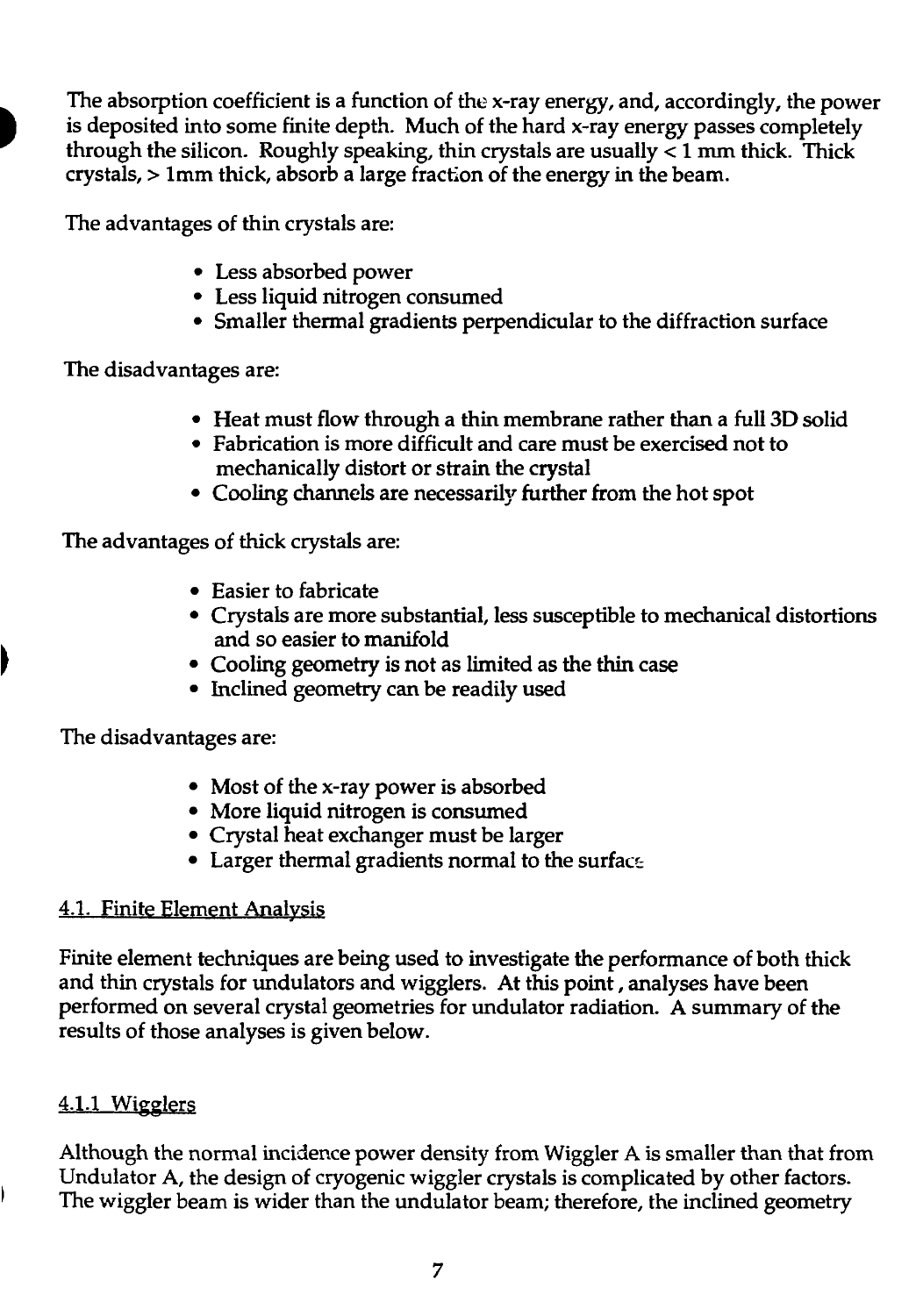cannot be used unless only a smaller portion of the beam is taken. Also, the total absorbed power is higher. A variable asymmetric crystal may be a better way to spread out the incident beam [16]. The size of the beam accepted should be limited to only what is absolutely required in order to minimize the liquid nitrogen consumption. Computational analyses are in progress for cryogenically cooled wiggler monochromators.

## 4.1.2 Undulators

The two best candidate crystal designs for use with APS undulators are inclined crystals using porous-media-enhanced channels [15,17] and thin crystals. Taking the entire central cone of radiation from Undulator A gives about 750 W of power and a peak power density of 150 W/mm<sup>2</sup> at 30 m from the source at closed gap conditions for 100 mA stored current where the deflection parameter, K, is 2.17, and the first harmonic energy is 4.21 keV.

Figures 6, 7, and 8 show the results of a finite element analysis for a cryogenically cooled crystal in the inclined geometry for APS Undulator A at 100 mA. A more extensive analysis will be presented at the 1994 SRI conference [18]. The crystal is 25 mm wide, 50 mm long, and 10 mm thick. Using slits, the beam is cut down to allow 50  $\mu$ rad vertically and 120  $\mu$ rad horizontally to pass. The crystal is inclined at 80 $^{\circ}$  and set to diffract 4.2 keV photons in the first harmonic from the <111> planes. The distance from the source is 30 m. The crystal is uniformly cooled from the bottom surface with a heat transfer coefficient of 5 W/cm<sup>2</sup> K. This magnitude of heat transfer coefficient should be readily achievable by using porous copper inserts in the cooling channels [15]. Figure 6 shows that the peak temperature is about 94 K, and the minimum temperature is 82 K. The absorbed heat is diffusing quite readily throughout the entire crystal volume. Figure 7 shows the a.) displacement, and b.) slope along the centerline of the surface of the crystal in the beam direction. It is shown that instead of the normal "thermal bump" for room temperature crystals, the cryogenic crystal has a "thermal dimple". This is a result of the negative thermal expansion coefficient below 125 K. Figure 8 shows the a.) displacement, and b.) slope along the centerline of the crystal for the diffracting planes. The crystal was treated as free-standing for all calculations. The peak slope error at the beam position is about 1 µrad. A full-scale analysis is underway to calculate the performance of cryogenic crystals for beam currents up to 300 mA.

A thin crystal has also been analyzed [19]. This particular crystal diffracts from a thin membrane approximately 0.6 mm thick. The crystal is cooled from the side by liquid nitrogen. The heat transfer coefficient was chosen to be 0.6 W/cm<sup>2</sup> K. The membrane is 2.4 mm wide, which allows about 87% of the central cone of radiation from Undulator A to be accepted. The membrane absorbs about 1/3 of the beam power at 3.866 keV. The remainder is transmitted through the crystal. The peak temperature is 124 K. The structural analysis for this geometry is in progress.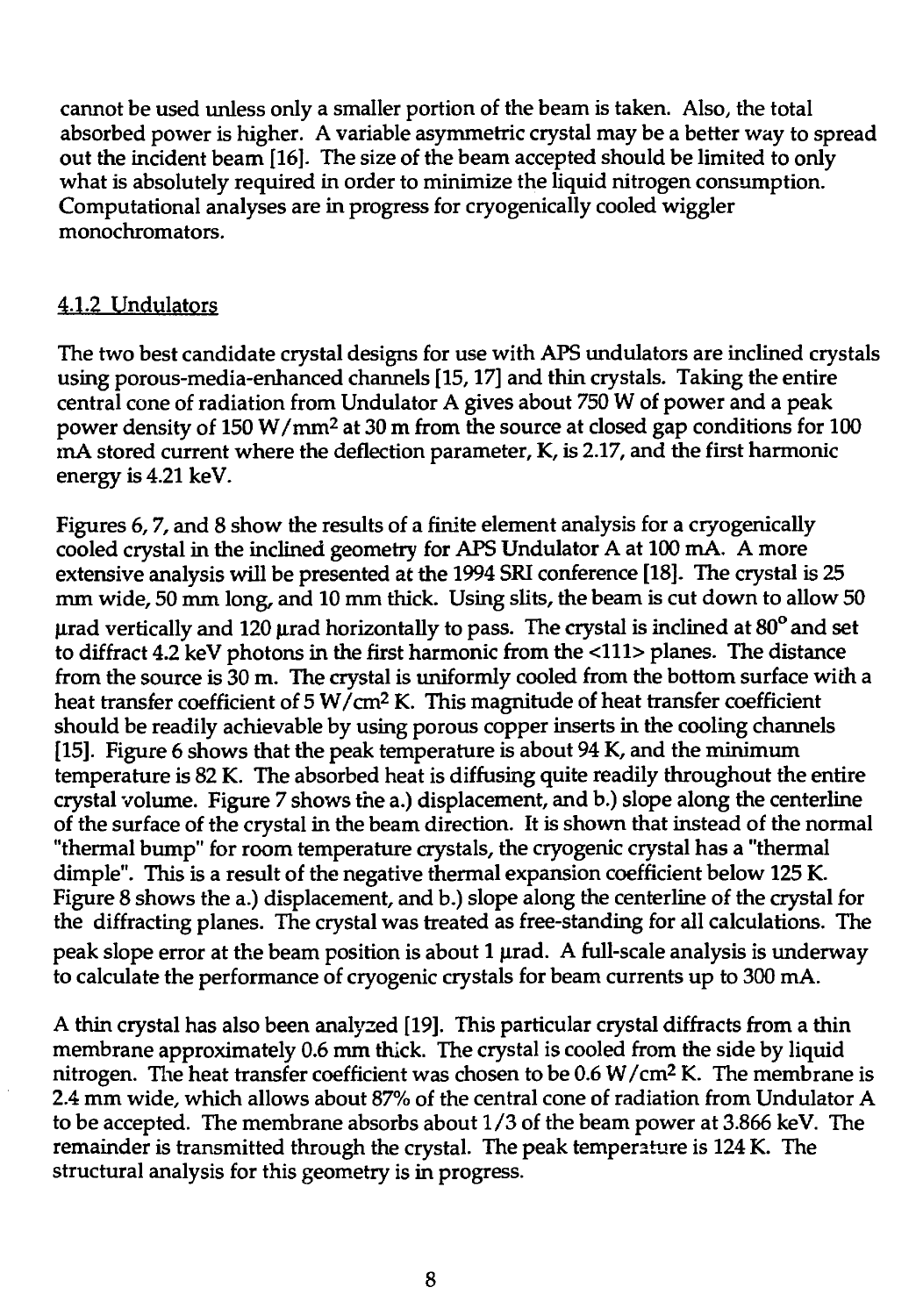#### **5. Crystals and Planned Tests**

To date, two crystals have been fabricated for synchrotron tests at CHESS in the summer of 1994. The high-heat-load crystals have seven 1/4" diameter holes coredrilled through them approximately 1 cm below the diffraction surface as shown in Fig. 9. One of the crystals will have a porous matrix of copper wire bonded into the holes. The other crystal will be unenhanced. These crystals will give a direct comparison of the heat transfer enhancement due to the porous media. The enhancement of the effectiveness of the heat exchanger is expected to be about 500% to 600% [15]. The crystal surfaces have been oriented in the <I11> direction. They can also be used in the inclined geometry using the  $\langle 111 \rangle$  reflection with an inclination angle of 70.529°. Fabrication of the cryogenically cooled thin crystal of the geometry described above is in progress. We plan to test these crystals on a focused wiggler beam at CHESS having a power and power density comparable to the APS Undulator A at 100 mA.

#### **6. Summary**

The use of cryogencially cooled crystals as a solution to the thermal distortion problem from third-generation synchrotron sources is clearly an attractive one. The combination of enhanced thermal conductivity and reduced coefficient of thermal expansion bodes well for improved optical performance. As a testament to this fact, several beamlines at the ESRF are currently operating routinely with cryogenically cooled crystals [20], and the diagnostics team in the Insertion Device Group at the APS is currently considering cryogenically cooled monochromator crystals to measure the source properties of the beam, a measurement that requires monochromator optics of the highest quality [21].

We now have an operating prototype liquid nitrogen pumping system and will in the near future, test the performance of cryogenically cooled silicon crystals on **a** focused wiggler beamline at CHESS. If the mirror on this beamline performs as expected, it will provide a total power and power density comparable with that of a slitted APS Undulator A. This system will be used for R&D activities and hence was specified to operate over a large range of pressures, flow rates, and heat removal capacity. However, a more compact version may be useful for many undulator applications where slits and thin crystals are used to limit the total power absorbed, and we plan to pursue this along with upgrades to our current prototype system in the very near future.

Applying liquid nitrogen cooling to synchrotron optics is still a relatively novel concept in practice. Much experimental work is still to be done to determine where the operational difficulties lie. One of the main areas of concern is the susceptibility of nitrogen to boil. The design of cryogenic-compatible double-crystal scanning monochromators will have to be addressed. It will probably be necessary for both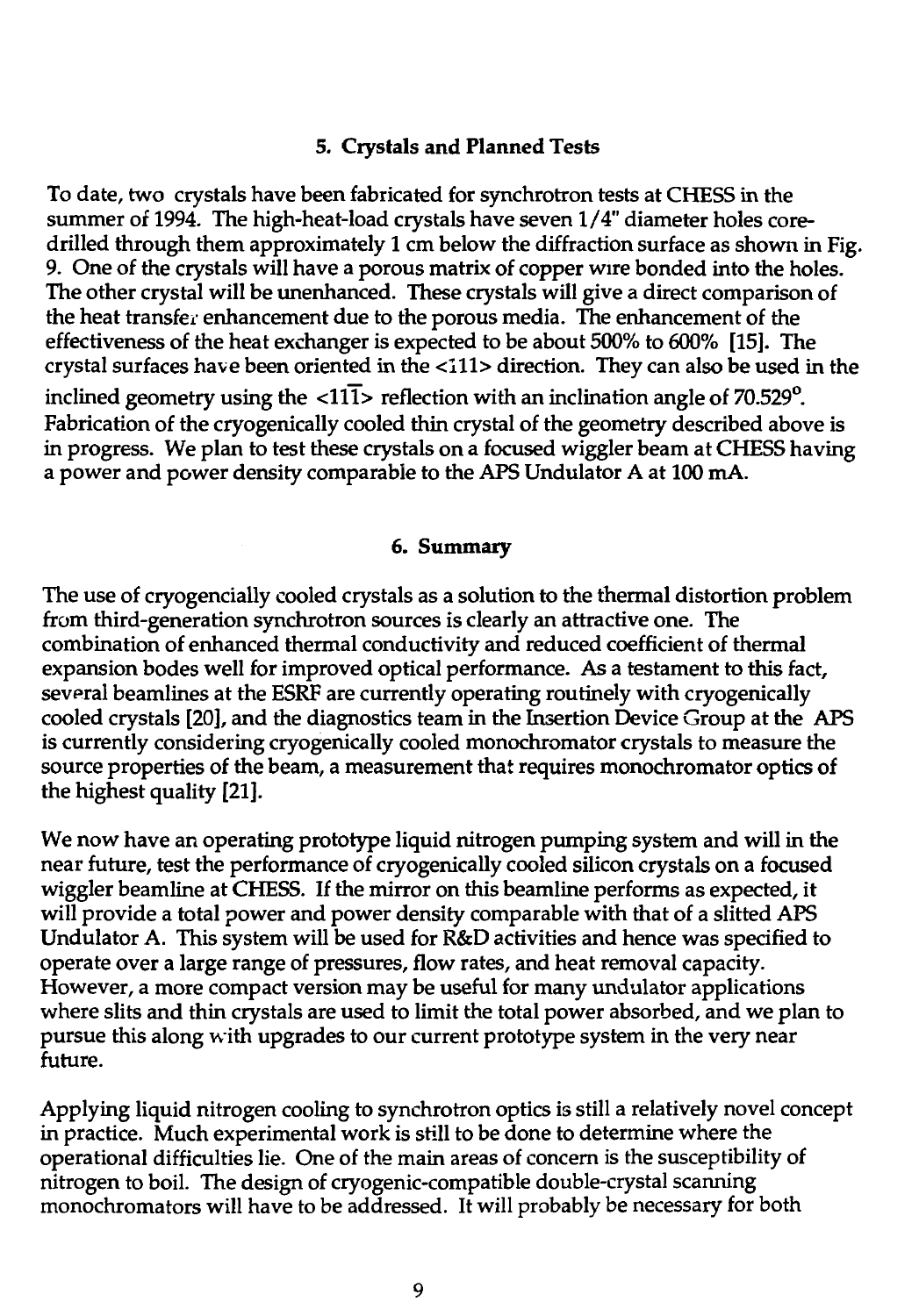crystals to be rcoled to eliminate the vertical walk problem discussed earlier. Strainfree and thermally isolated mounting techniques will be required.

Looking to the future, the APS aspires to operate with a stored current of 300 mA with 5-meter-long insertion devices installed in the ring. The combined effect of these two improvements will resrlt in power densities approaching 1 kW/mm<sup>2</sup> at 30 meters from the source. Handling such astounding heat fluxes may require not cryogencially cooled silicon but cryogenically cooled diamond, which has a figure of merit as high as 2000! (see Table 1). This "ultimate monochromator" will permit experimenters to keep pace with and handle the beams that will be in store for us in the not too distant future.

## 7. Acknowledgments

The authors would like to thank Peter Illinski, Wenbing Yun, Bob Smither, Wah-Keat Lee, and Gordon Knapp for useful discussions and technical assistance. This work is supported by the Department of Energy, BES-Materials Sciences, under Contract No. W-31-109-ENG-38.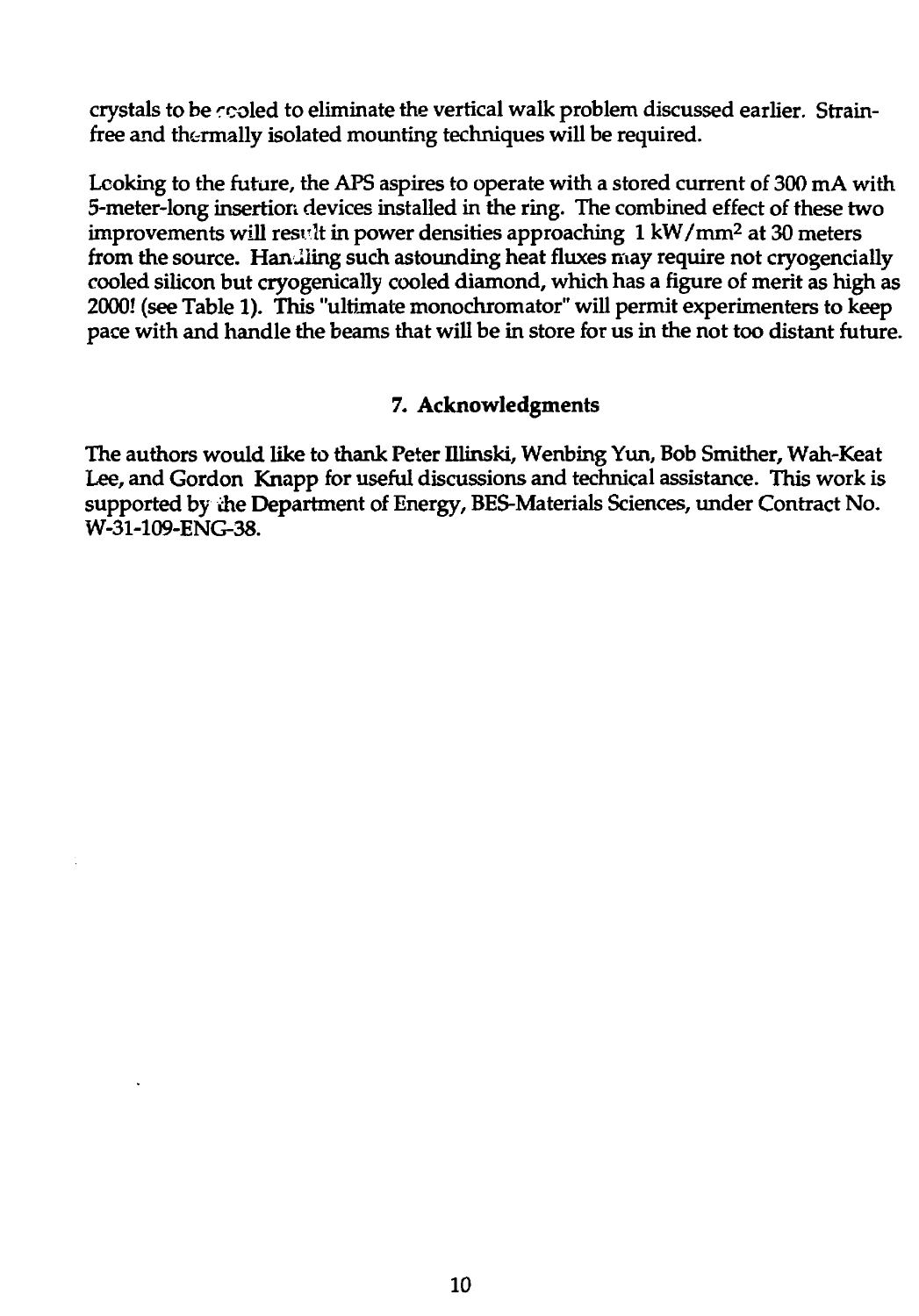#### 8. References

- 1. Bilderback, D. H., "The potential of cryogenic silicon and germanium x-ray mcnochromators for use with large synchrotron heat loads," Nucl. Instr. and Meth. A246, pg. 434,1986.
- 2. Tom Tonneson, (Rocketdyne) and Frank Anthony (F. A. Associates), private communications.
- 3. Schildkamp, W., Bilderback, D., and Shen, Q., "The feasibility of liquid propane cooling of x-ray monochromator crystals, " Workshop on High Heat Load X-ray Optics, Argonne National Laboratory, ANL/APS/TM-6, pg. 465,1989.
- 4. Freund. A., de Bergevin, F., Marot, G., Riekel, C, Susini, J.,Zhang, L., and Zeigler, E., "X-ray mirrors for the European synchrotron radiation facility," Opt. Eng., Vol. 29, pg. 928,1990.
- 5. Joksch, S., Freund, A., Krisch, M., and Marot, G., "Liquid nitrogen cooling of monochromator crystals exposed to intense synchrotron radiation," Nucl. Instr. and Meth. A306, pg. 386,1991.
- 6. Marot, G., Rossat, M., Freund, A., Joksch, S., Kawata, H., Zhang, L., Zeigler, E., Berman, L., Chapman, D., Hastings, J. B., and Iarocci, M., "Cryogenic cooling of monochromators," Rev. Sci. Instr., Vol. 63 (1), 1992.
- 7. Marot, G., and Rossat, M., "Liquid nitrogen cooling of silicon crystal monochromators: ESRF developments," Proc. Soc. of Photo-Optical Instr. Engr., Vol. 1739, p464,1992.
- 8. Usui, T., Aizawa, K., and Sano, Y., "Experimental survey of nucleate boiling on surface of cooling channel of silicon crystal," Proc. Soc. of Photo-Optical Instr. Engr., Vol. 1739, p79,1992.
- 9. Thermophysical Properties of Matter. Vol. 2 Thermal Conductivity. and Vol 13, Thermal Expansion. Toukoulian, Kirby, Taylor, and Lee, eds., 1979.
- 10. Yun, W., Khounsary, A., Lai, B., and Gluskin, E., "Use of a mirror as the first optical component for an undulator beamline at the APS," ANL/APS/TB-2, 1992.
- 11. Gordon Knapp (ANL), private communication.
- 12. Freund, A. K., Marot, G., Kawata, H., Joksch, St., and E. Ziegler, "Performance of very thin silicon single-crystal foils under high x-ray power density," Rev. Sci. Instr. Vol. 63 (1), pg. 442,1992.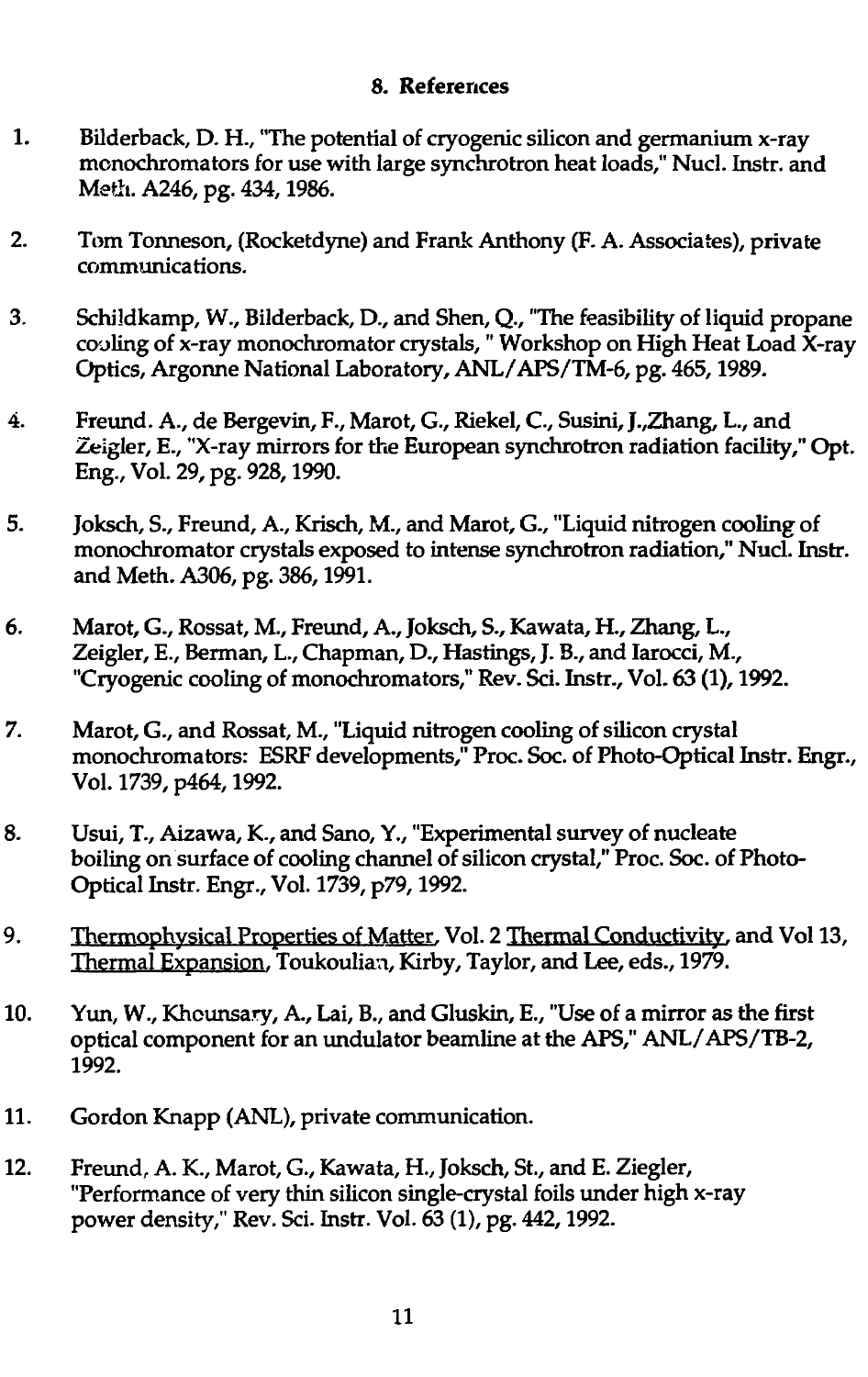- 13. Yang, B. X., Meron, M., Ruan, Y., and Schildkamp, W., "Performance analysis of cryogenic silicon Laue monochromators at APS undulators," Proc. Soc. of Photo-Optical Instr. Engr. Vol. 1997, 1993.
- 14. Khounsary, A., "A novel monochromator for high-heat-load synchrotron x-ray radiation," Rev. Sci. Instr., Vol. 63, pg. 461,1992.
- 15. Rogers, C.S., "The cryogenic cooling program in high-heat-load optics at the Advanced Photon Source," Proc. Soc. of Photo-Optical Instr. Engr., Vol. 1997, pg. 236,1993.
- 16. Smither, R. K., and P. B. Fernandez, "Asymmetric-cut monochromator with adjustable asymmetry," To be published in Rev. Sci. Instr.
- 17. Kuzay, T. M., "Cryogenic cooling of x-ray crystals using a porous matrix," Rev. Sci. Instr. Vol. 63, pg. 468,1992.
- 18. Rogers, C. S., and L. Assoufid, "Design and Thermal Stress Analysis of High Power X-ray Monochromators Cooled with Liquid Nitrogen", to be presented at Synchrotron Radiation Instrumentation (SRI) Conf. July, 1994.
- 19. Knapp, G. S., M. A. Beno, C. S. Rogers, C. L. Wiley, and P. L. Cowan, "A solution to the high heat loads from undulators at third generation synchrotorn sources: cryogenic thin crystal monochromators," submitted to Rev. Sci. Instr.
- 20. *ESRF Beamline Handbook,* Herma Buttner, ed.,ESRF, BP 220, F-38043 Grenoble Cedex, France, August 1993.

 $\lambda_{\rm eff}$ 

21. Peter Illinski and Wenbing Yun (ANL), private communication.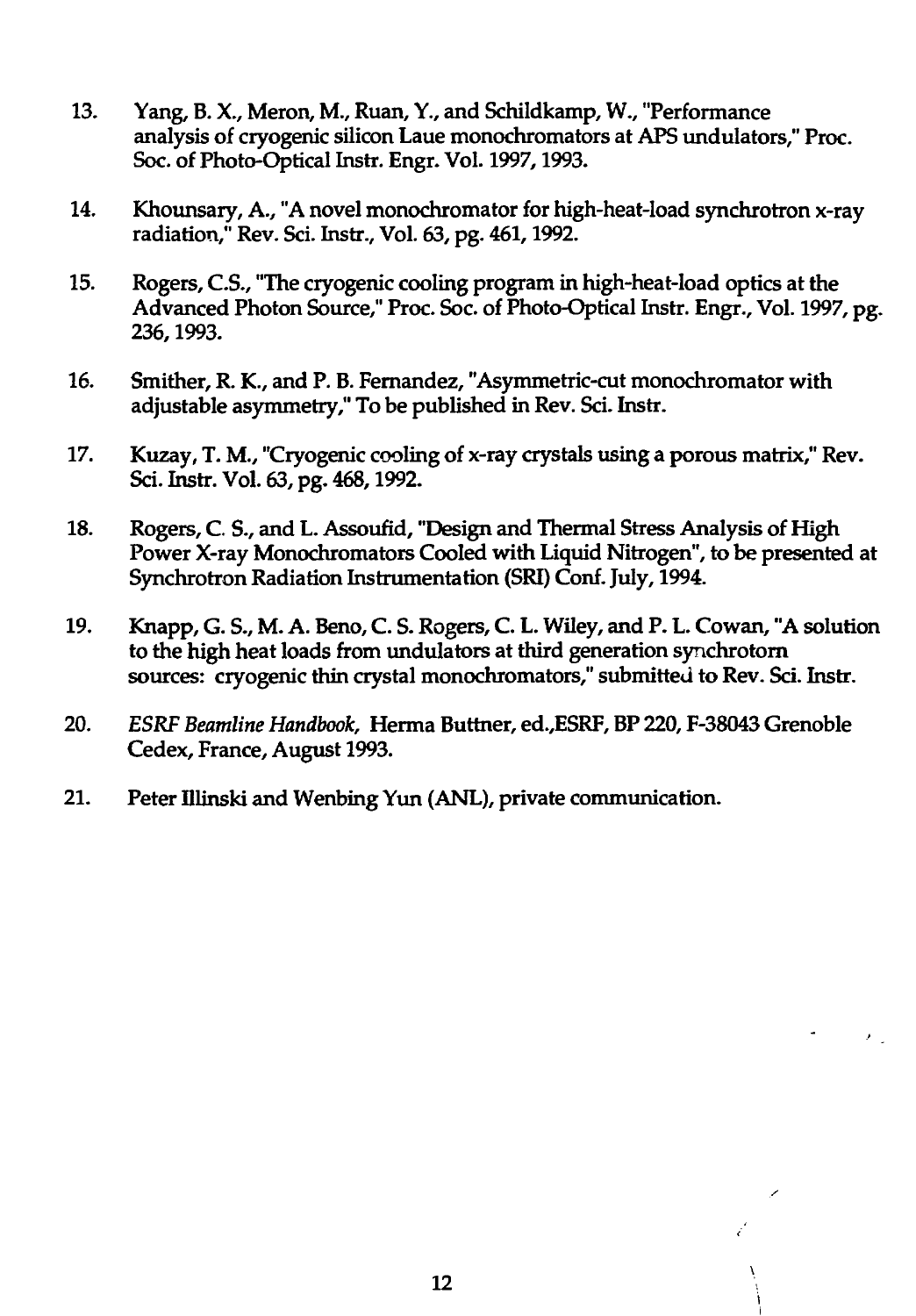

Figure 1 (a) Thermal conductivity and (b) coefficient of thermal expansion of silicon as a function of temperature. (Data taken from Ref. 9.)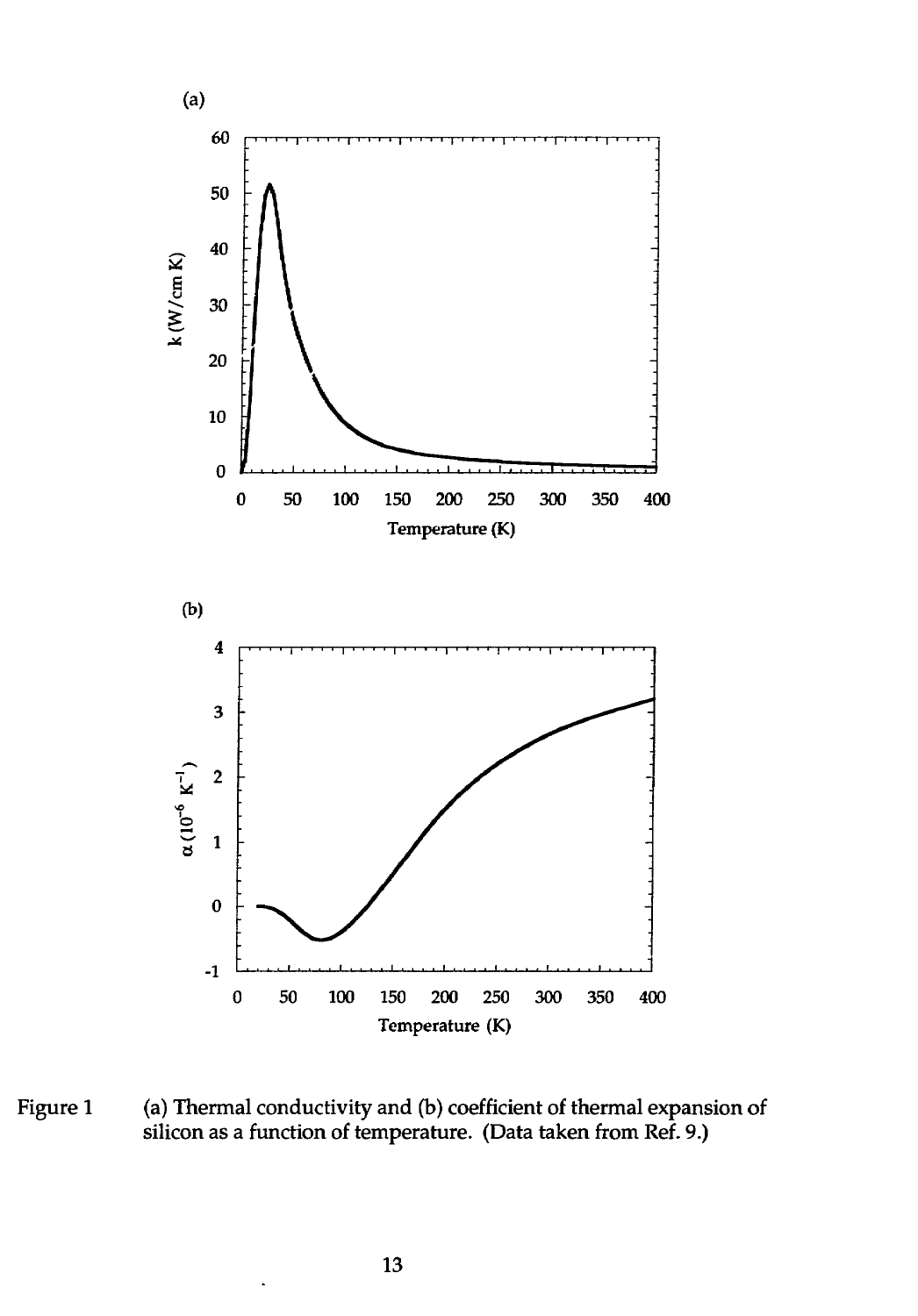

Figure 2 Vertical walk of beam at 10 meters from the monochromator with first crystal at 100 K and the second crystal at 293 K.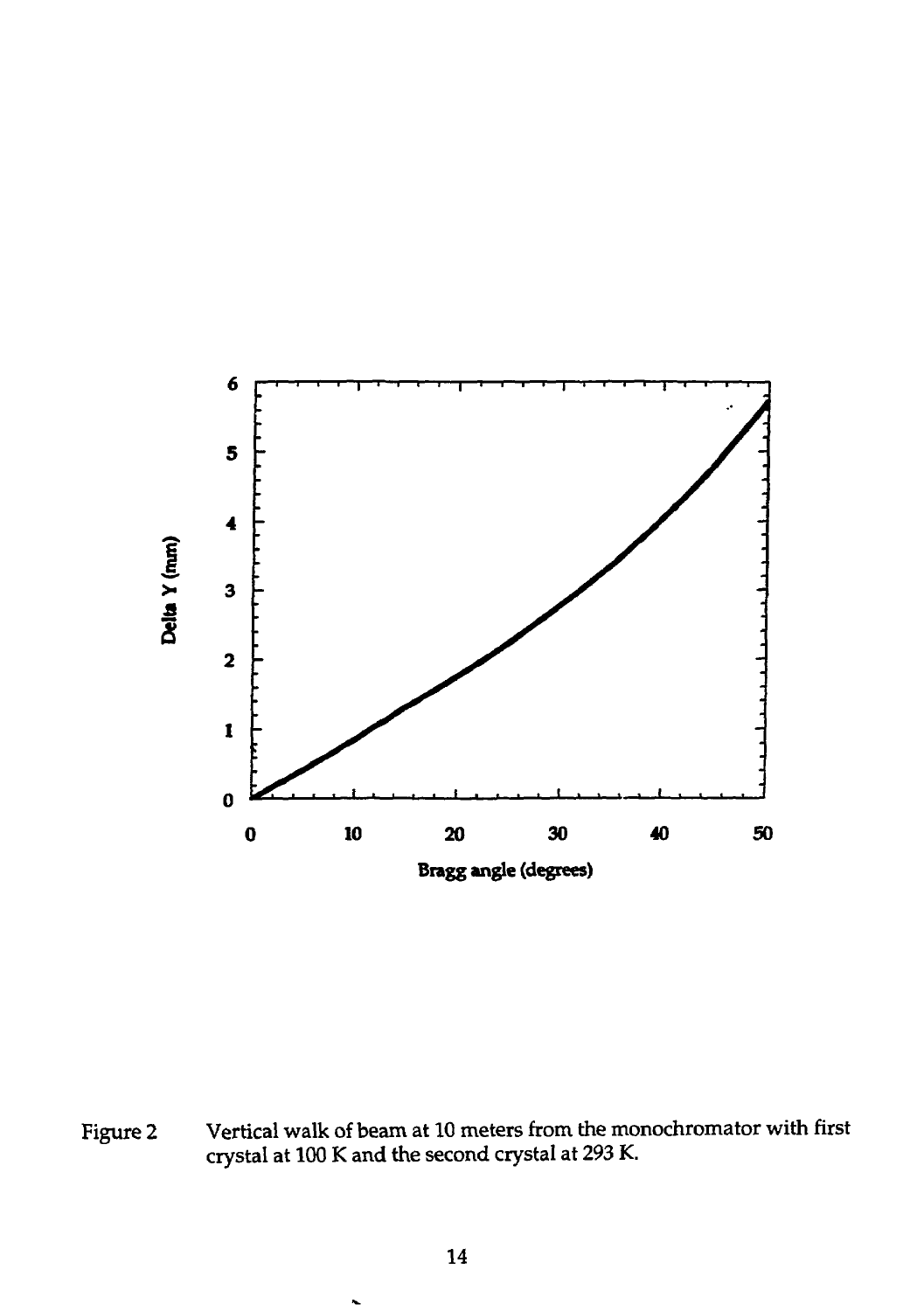

Figure 3 Schematic of APS liquid nitrogen pumping system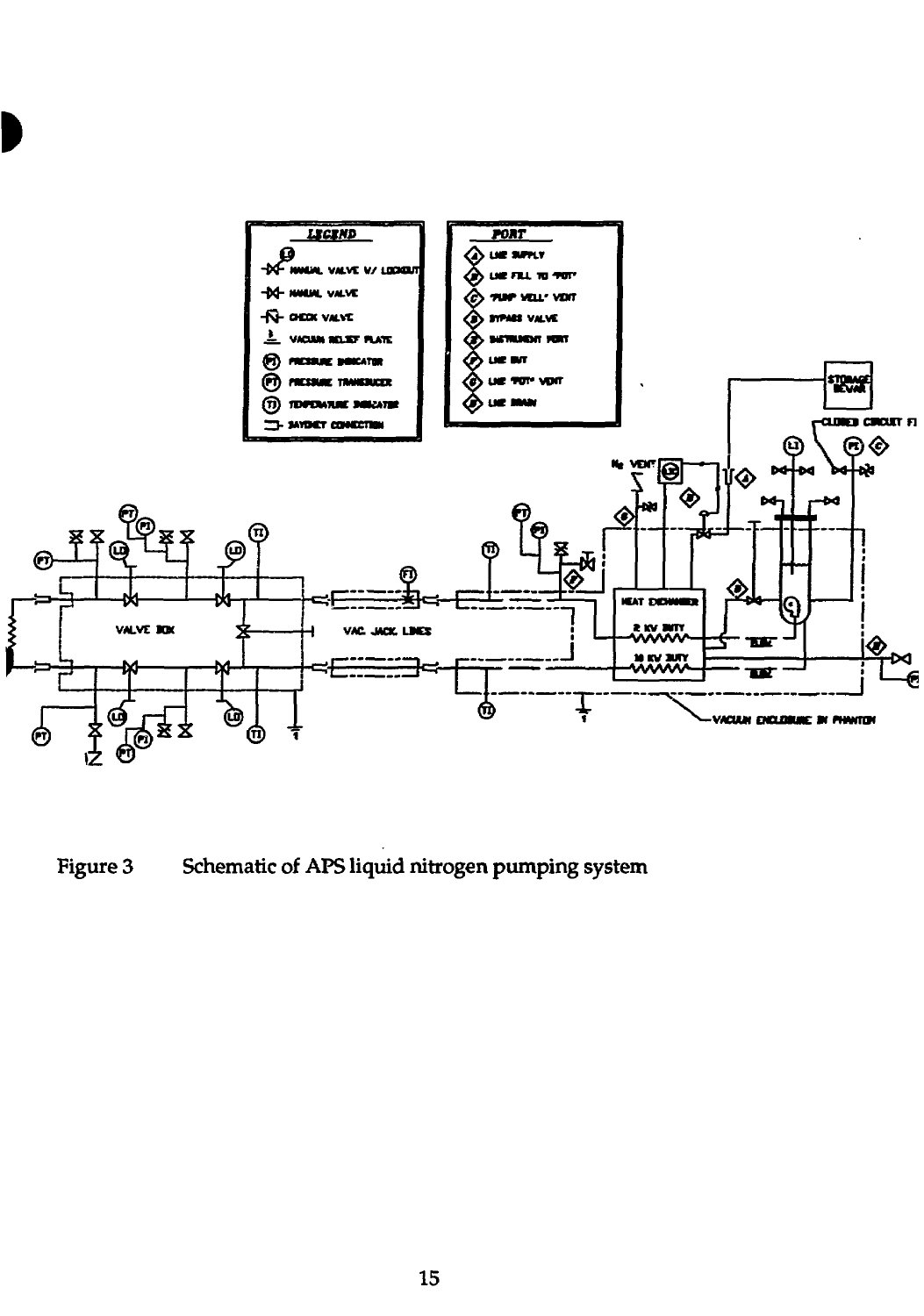

Figure 4 Liquid nitrogen pumping system performance for flow through bypass and a 9-hole crystal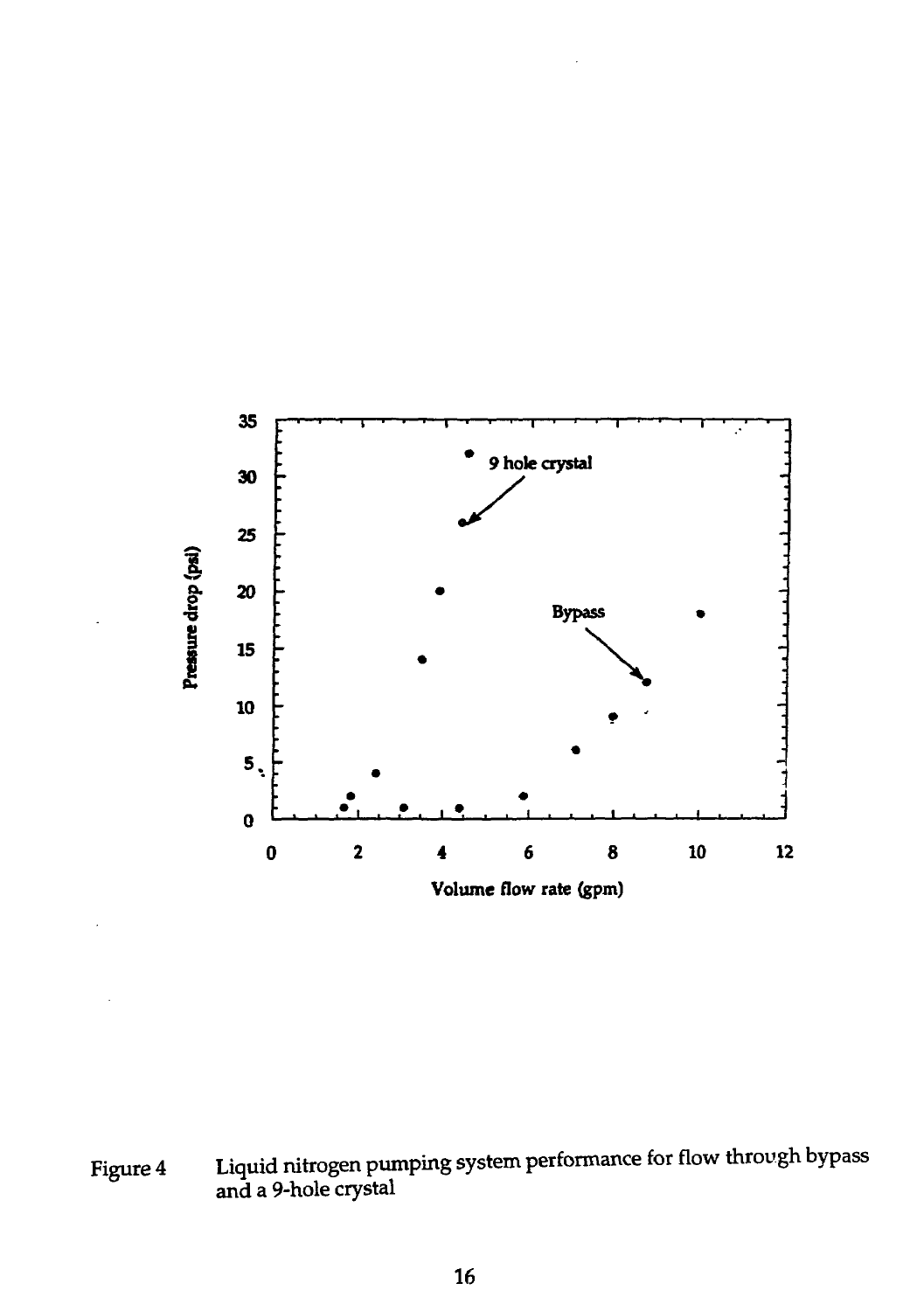

**W** Figure 5 Schmatic of a 9-hole cryogenic crystal used to test the liquid nitrogen pumping system performance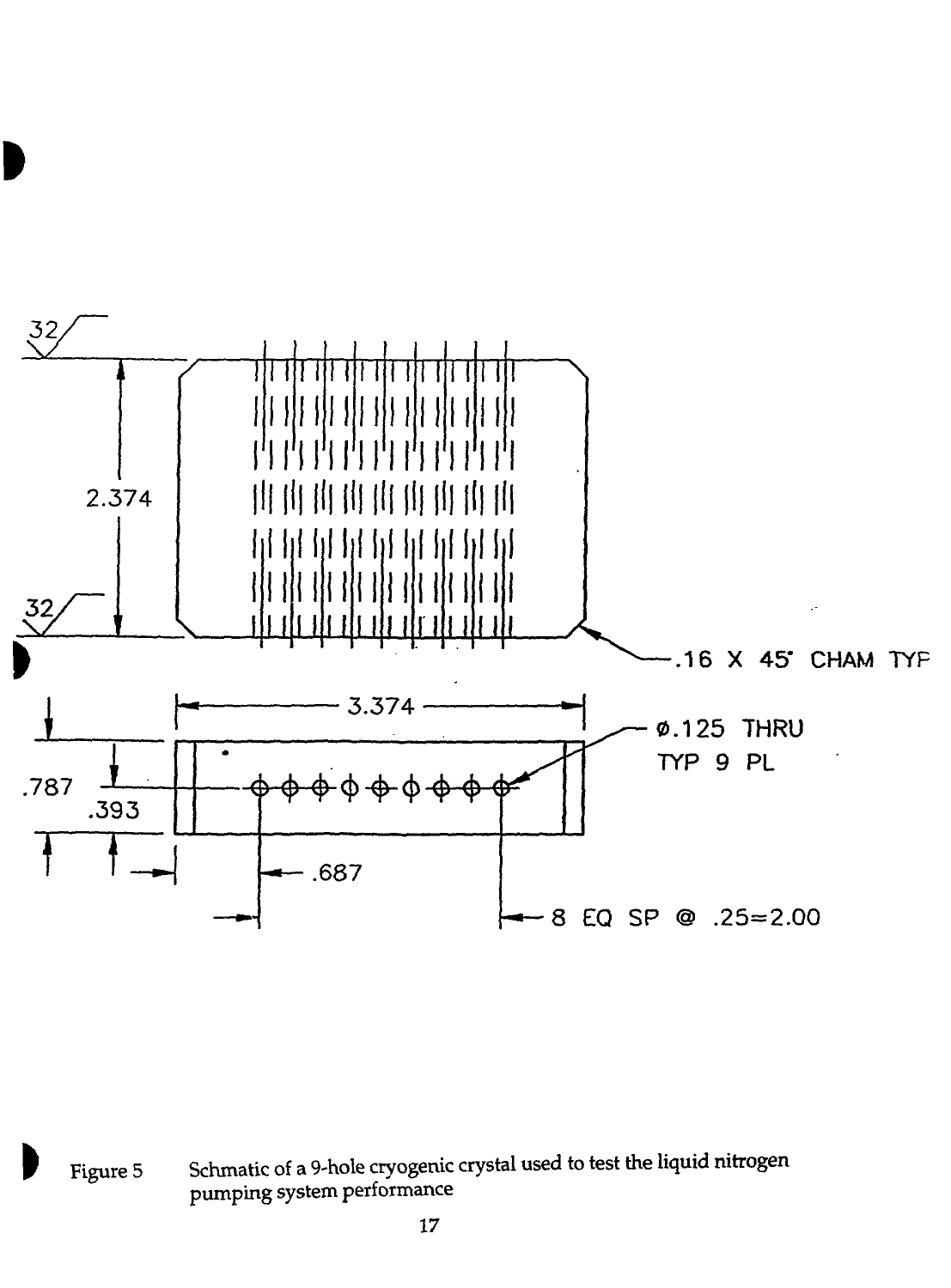

Figure 6 Thermal results from finite element analysis for 80<sup>°</sup> inclined cryogenic crystal for Undulator A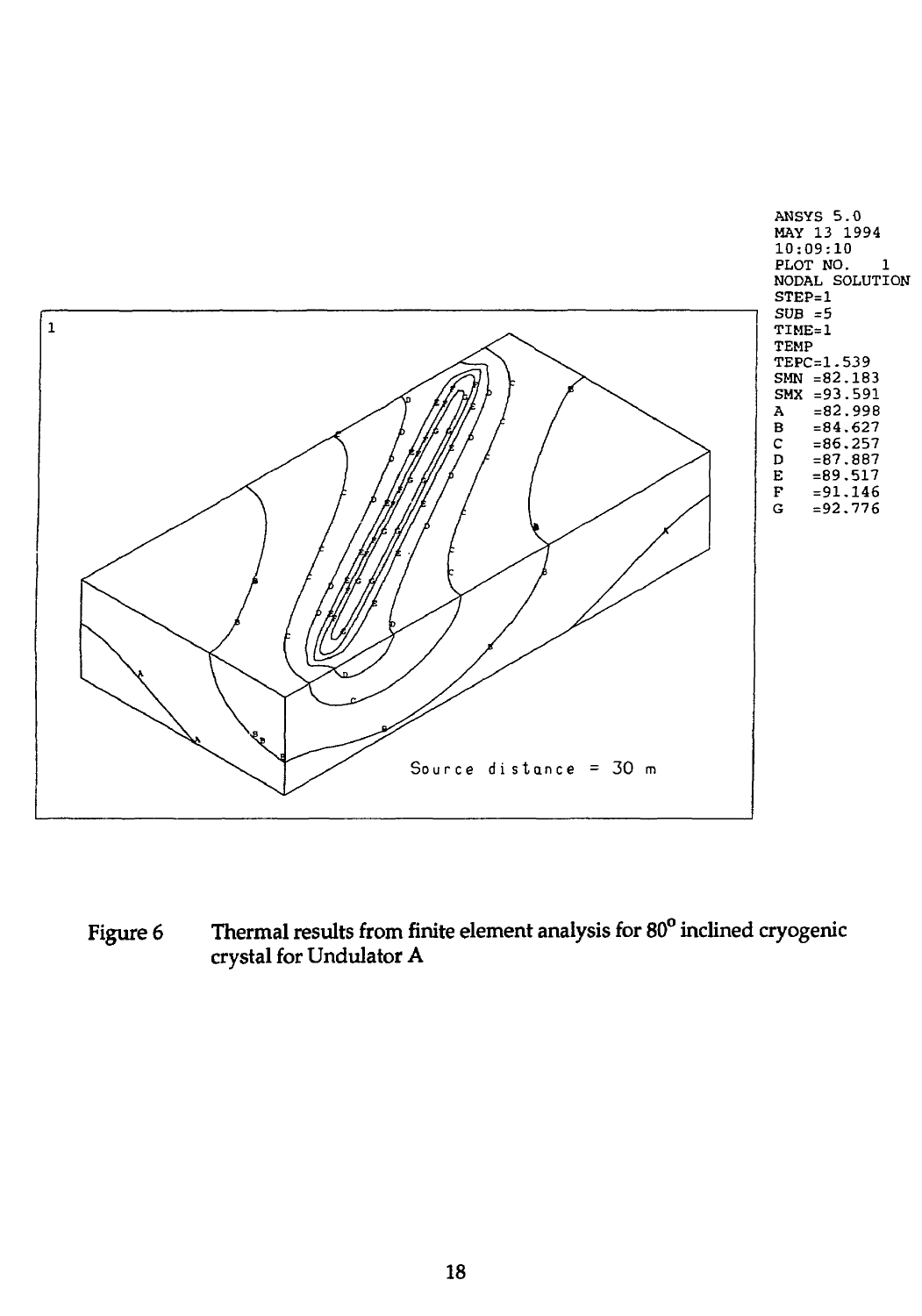

Figure 7 (a) Displacement, and (b) slope of crystal surface along the central axis from finite element analysis of inclined crystal for Undulator A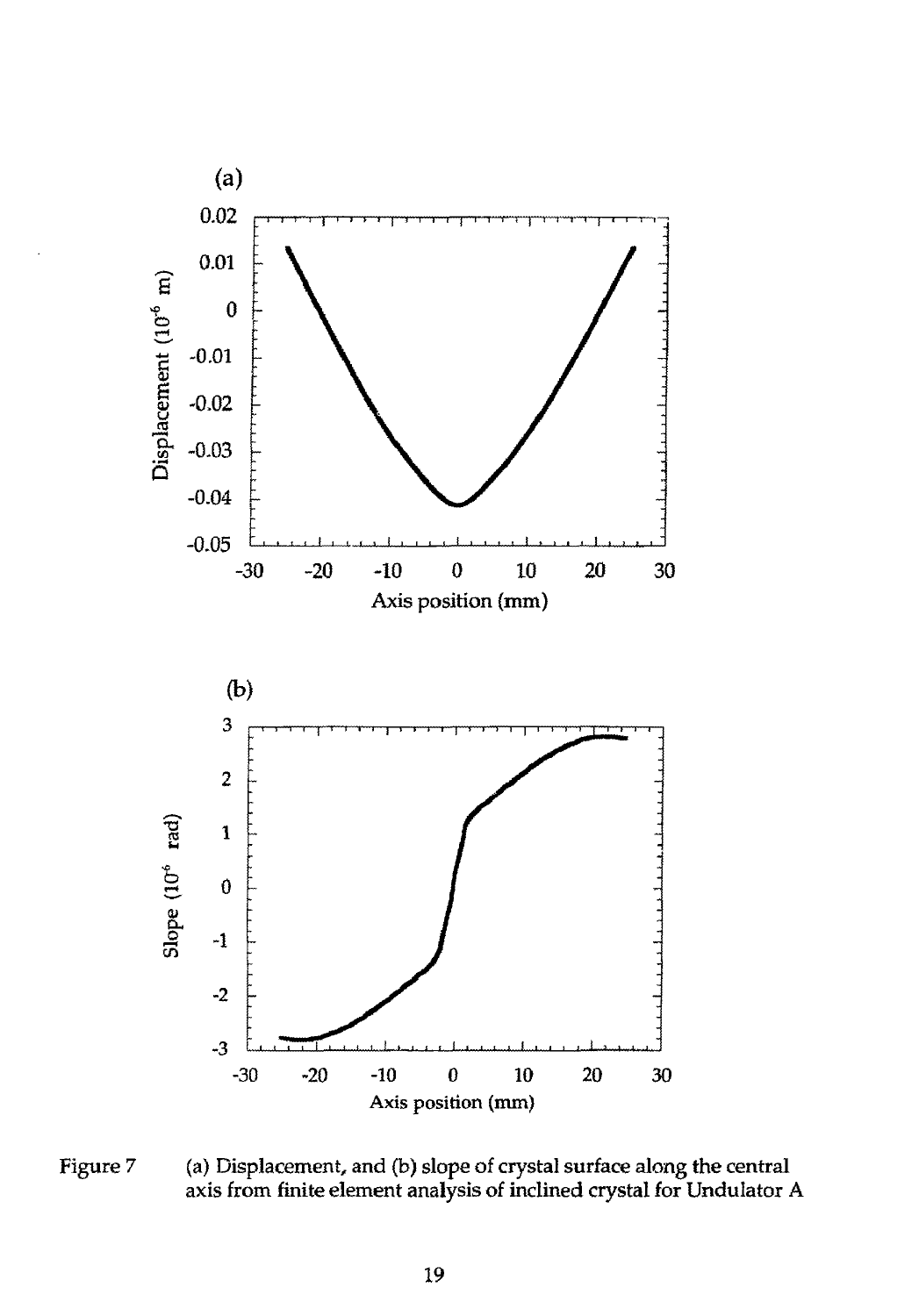

Figure 8 (a) Displacement, and (b) slope of diffraction plane along the central axis from finite element analysis of inclined crystal for Undulator A